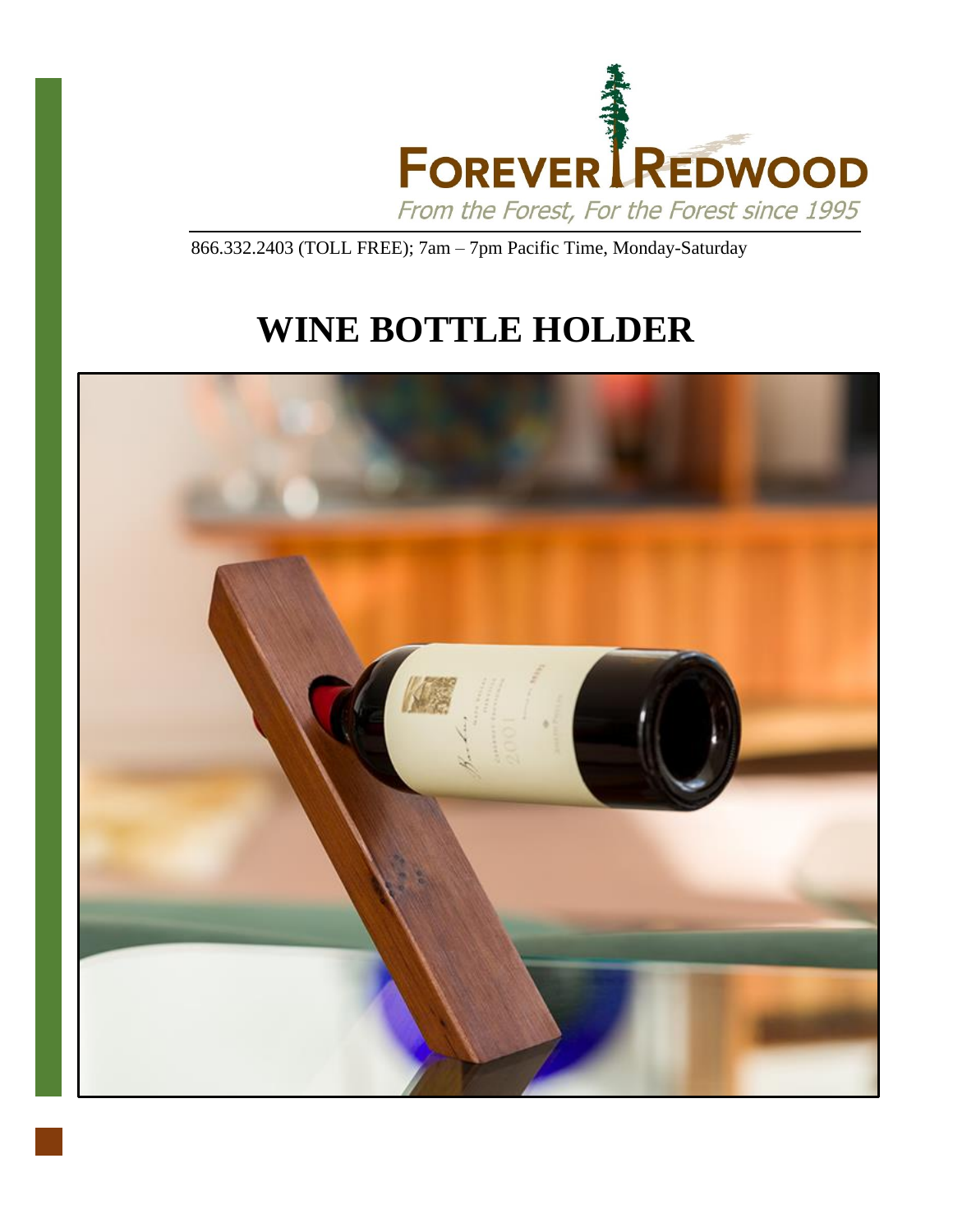# **CONTENT**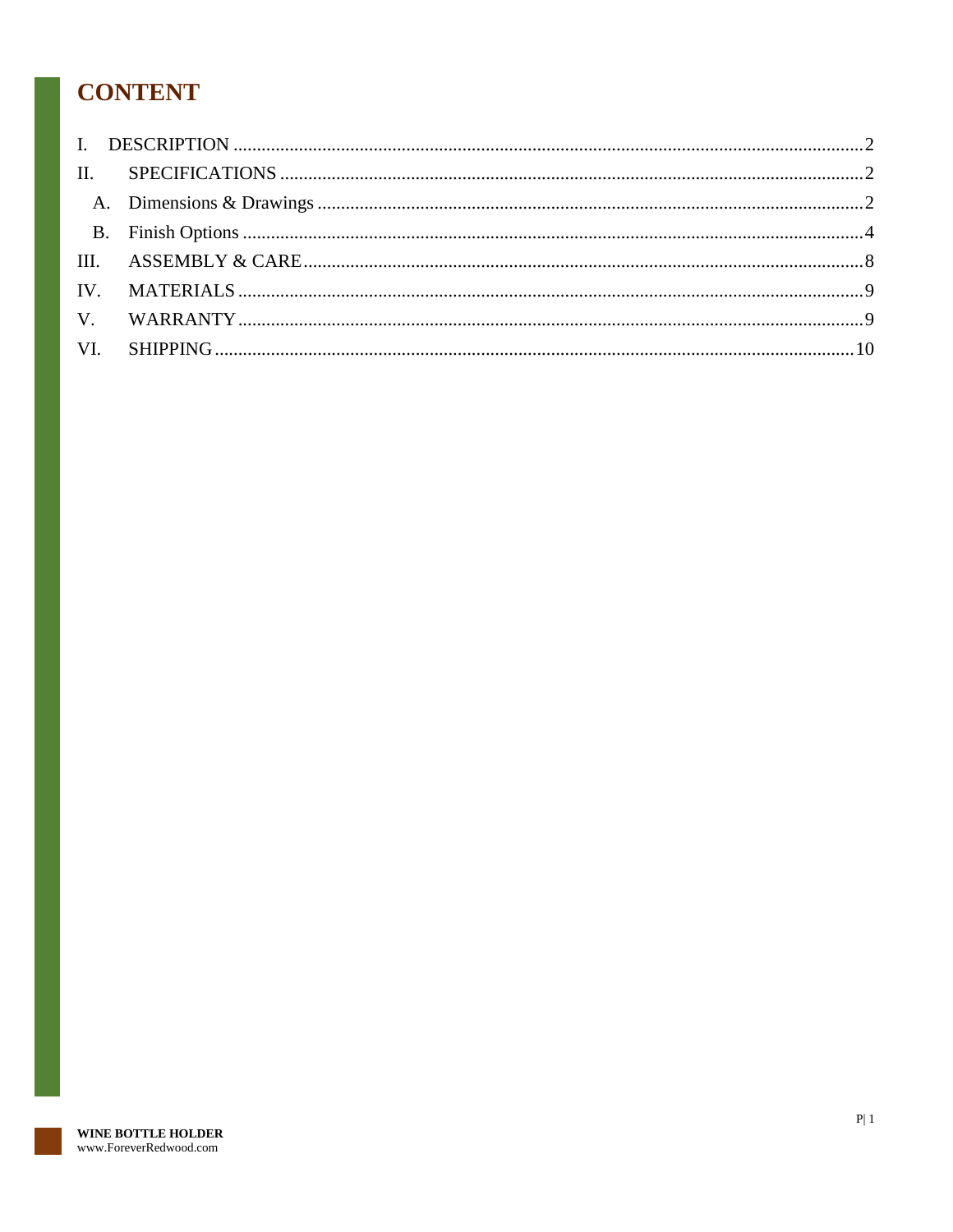# <span id="page-2-0"></span>**I. DESCRIPTION**

Balance your wine bottles playfully with this beautiful Wine Bottle Holder. Available in our 4 most beautiful Wood grades: Douglas-Fir, Redwood, Mature Redwood and Old-Growth.

- **Design:** The natural beauty of Redwood adds an elegant touch to your kitchen, dining room or anywhere in your home.
- **Quality:** Built and finely finished using only naturally beautiful California Redwood or Douglasfir.
- **Customize:** Color and finish choices are available under More Options and if you need a special size, let us know!
- Assembly: Ships fully assembled.

## <span id="page-2-1"></span>**II. SPECIFICATIONS**

# <span id="page-2-2"></span>**A. Dimensions & Drawings**

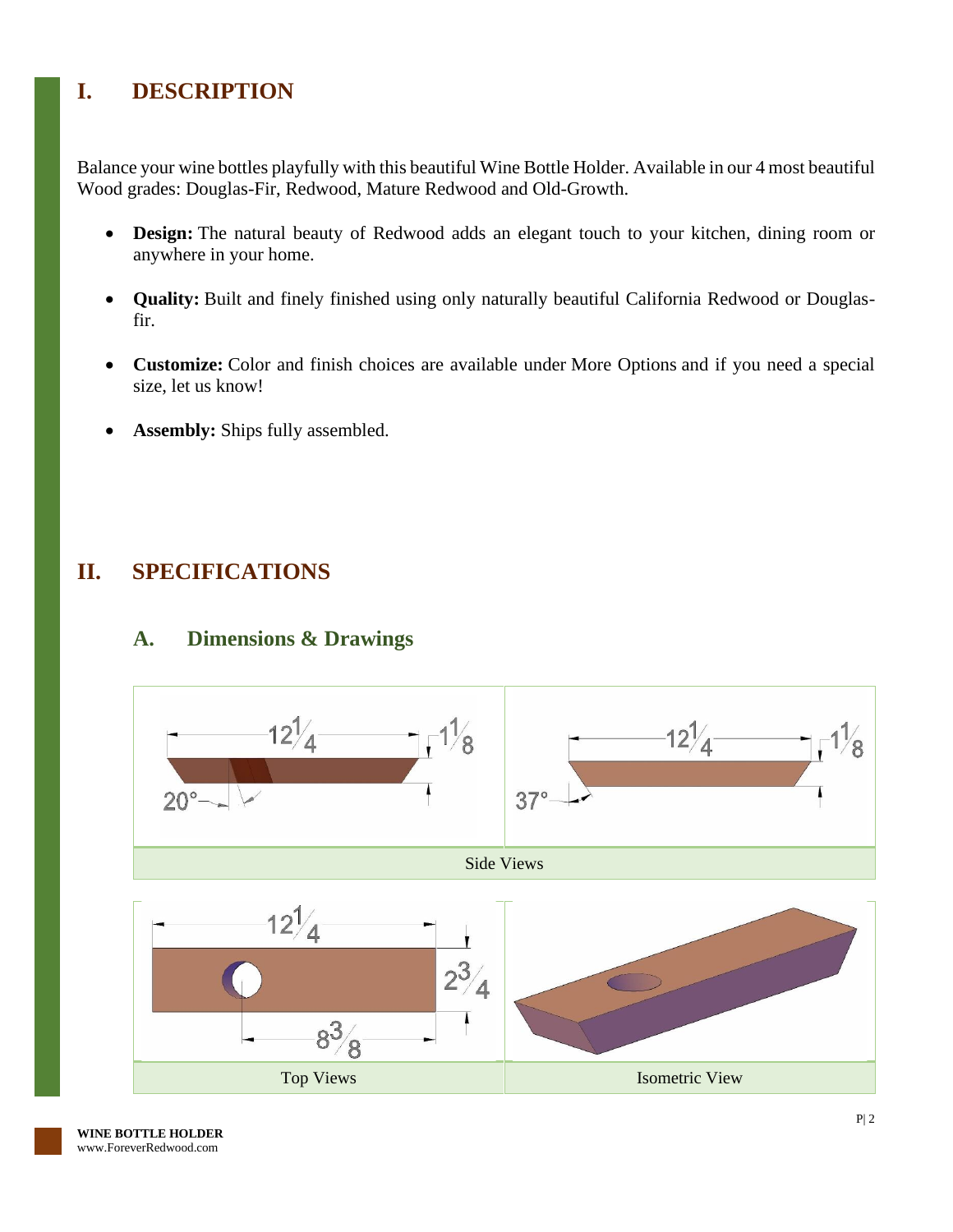

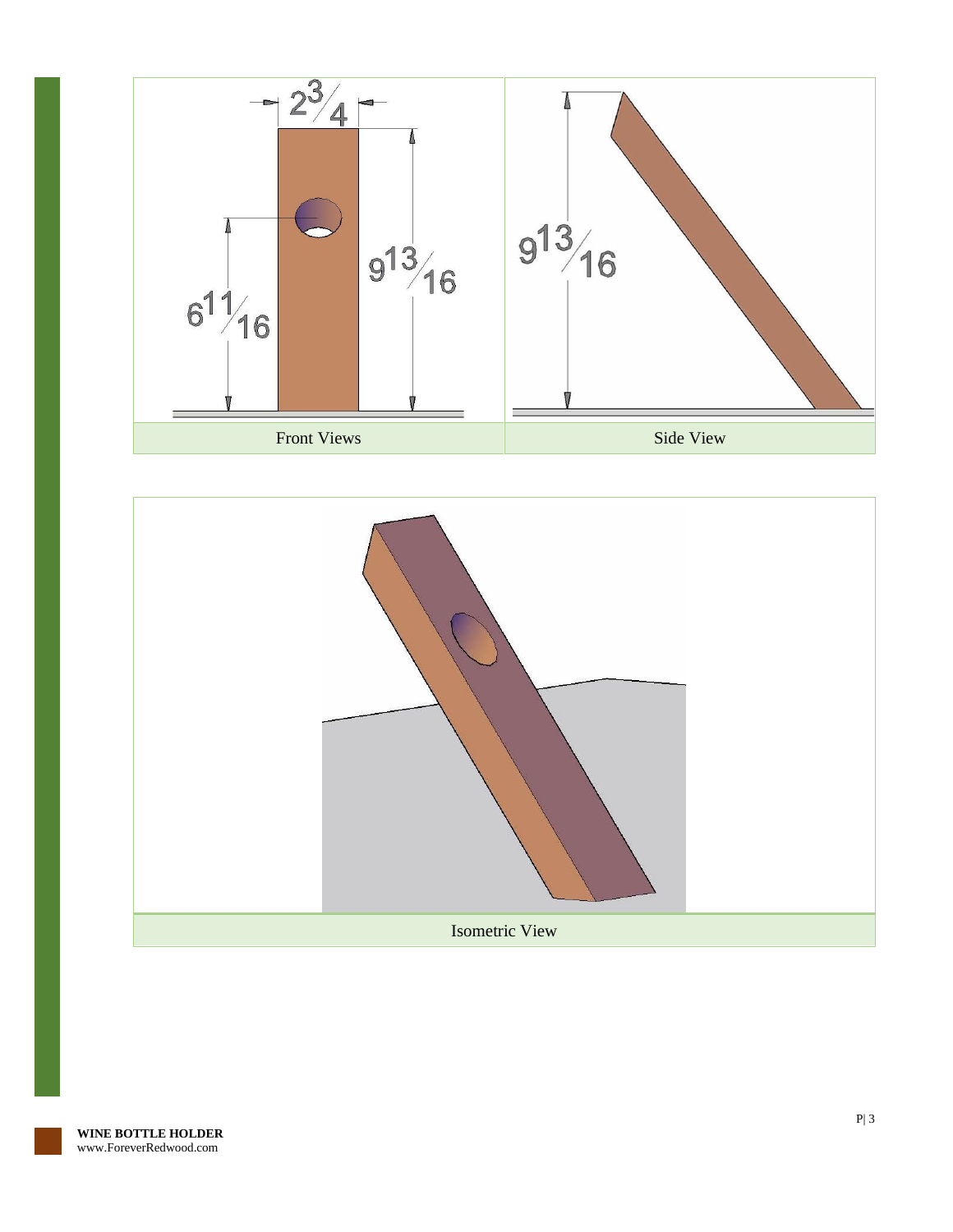#### <span id="page-4-0"></span>**B. Finish Options**

All our furniture ships finely sanded to 220 grit for a smooth to the touch finish.

The most popular finish is our Transparent Premium Sealant. This sealant leaves your furniture looking natural and helps keep the beautiful wood surface colors from fading for several years. We use Sickens brand finishes because they are the best finishes on the market. For more information about our finishes and how to keep your furniture looking great year after year, please go to: [Care &](https://www.foreverredwood.com/redwood-furniture/care-finish/)  [Finish.](https://www.foreverredwood.com/redwood-furniture/care-finish/)

#### **Unfinished (fine sanding only):**

If you are applying your own stain or want the surface color to fade to a "weathered look" in a few months. We do not recommend you leave your furniture unfinished outdoors for any extended period regardless of wood quality. Outdoor weather changes constantly and it is best to at least seal the wood to protect it from consistently absorbing and losing moisture.

#### **Transparent Premium Sealant - Recommended for Outdoors:**

Below are the 5 grades of wood we offer with the Transparent Premium Sealant applied. The color tones shown are close representations of the color your furniture will look like. There is no extra charge for the Transparent Premium Sealant:

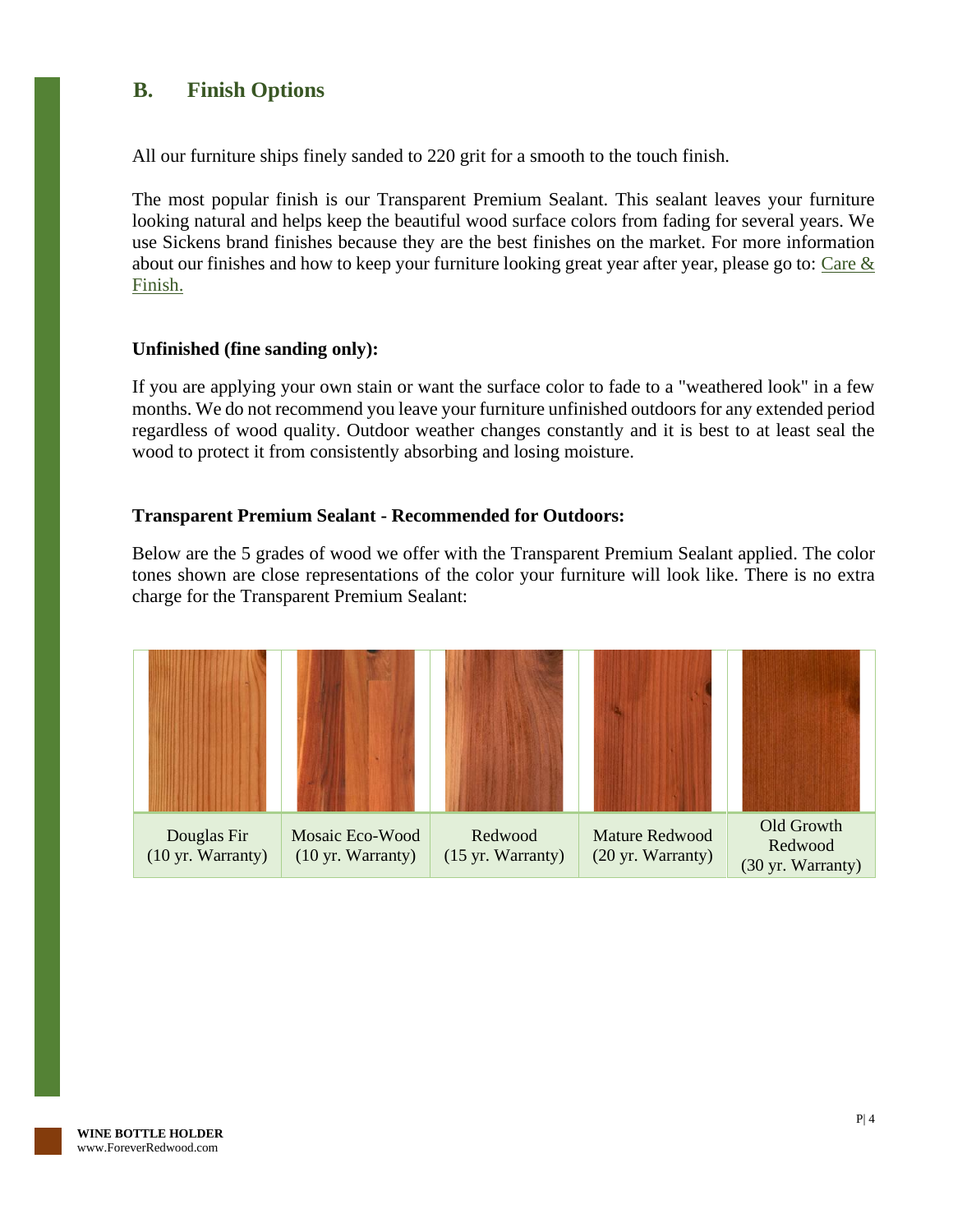We also offer the Transparent Premium Sealant with the following stains. There is a small charge for adding these stains because it increases the total amount of coats to 4 with the sealant as the final coats:





#### **Tiger Stripe Effect**

Douglas-Fir when stained dark creates a "tiger stripe" effect as shown in this photo. It is beautiful and most customers love it. If you are looking for a dark consistent stain and do not want to see a "tiger stripe effect", please go with any of the Redwood grades for a more consistent stain finish.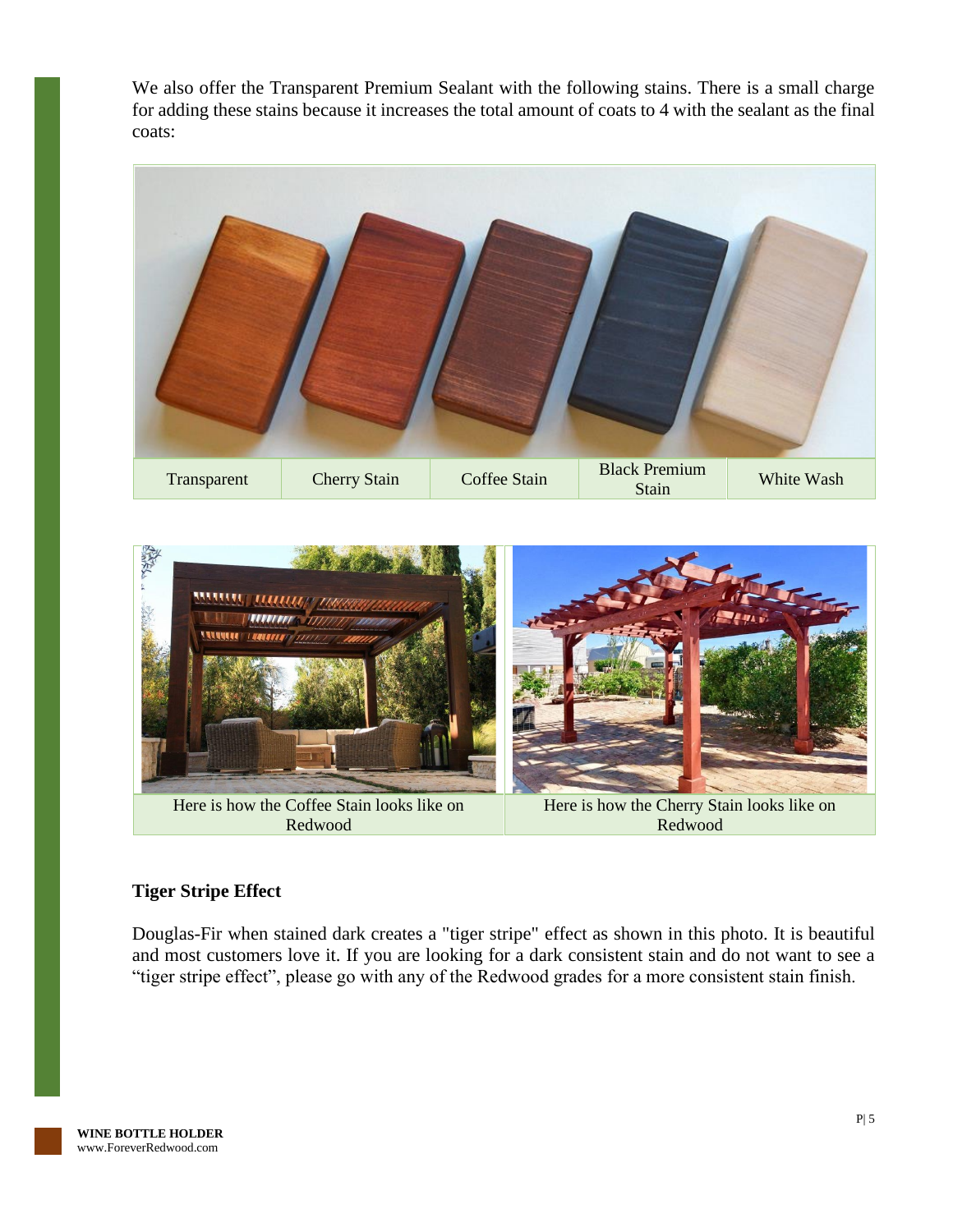

#### **Primers**

- **Off-White Oil-Based Primer:** If you are painting a light color. We apply two coats so that it is ready for one final coat.
- **Gray Oil-Based Primer**: If you are painting a darker color. We apply two coats so that it is ready for the final coat.

#### **Custom Paints**

Custom Paint Finish (go to BenjaminMoore.com):

Have Forever Redwood paint your order any color you like. We prefer to use Benjamin Moore paints because they make excellent quality products and offer a huge selection of paints and colors to choose from.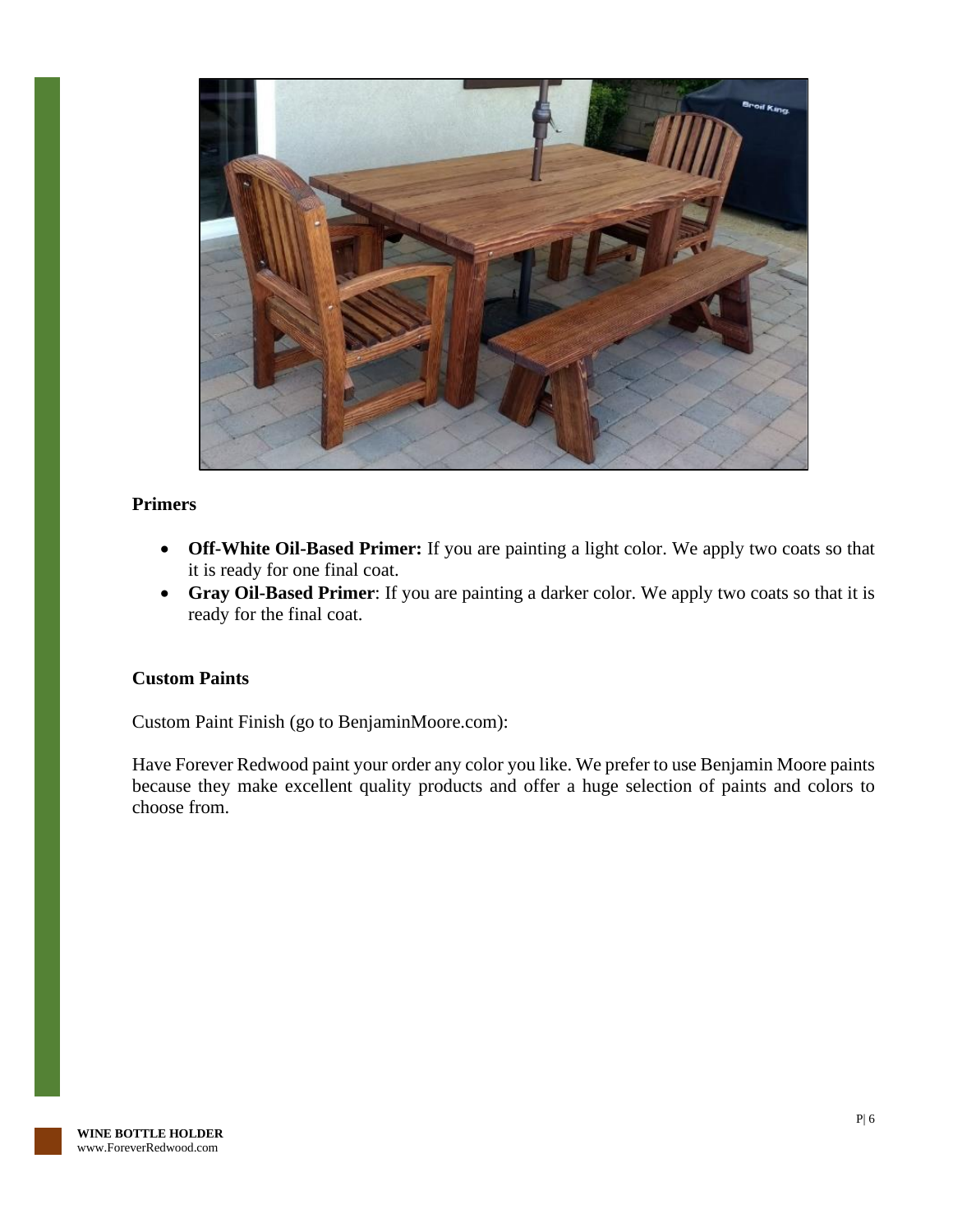



*Benjamin Moore: Black Stain, 2131-10*

First select the type of paint you want: [Benjaminmoore.com](http://www.benjaminmoore.com/)

Then click the colors tab and choose from the almost endless amount of colors offered.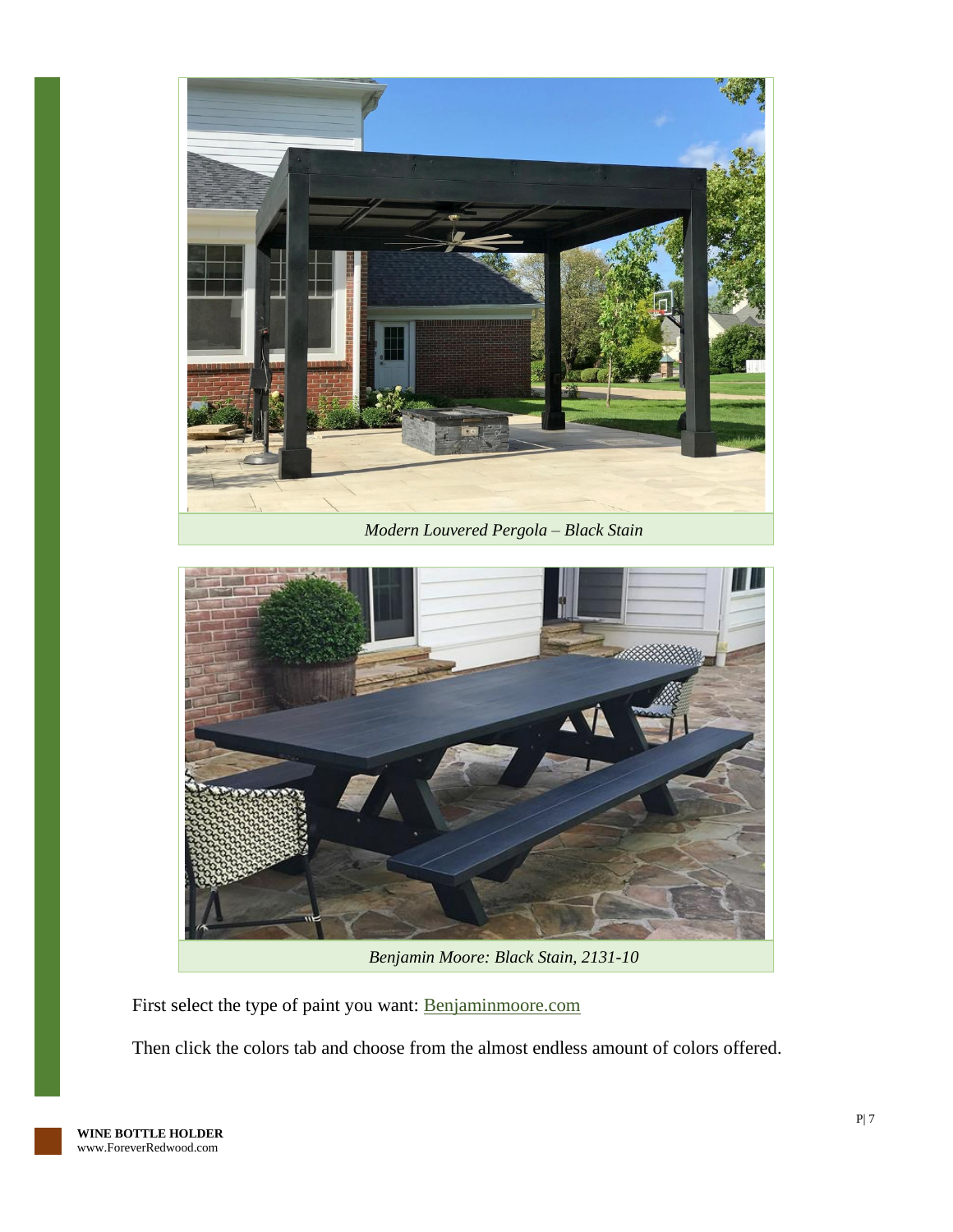Just select the Custom Paint finish option and in the Comment, box enter the type of paint and the name and number of the color you would like. We will confirm your custom paint request within 24 hours of receiving your order and we will order the paint for you and apply per the specified directions. You only need to let us know the type of paint and the color name and number and we will do the rest.

## <span id="page-8-0"></span>**III. ASSEMBLY & CARE**

The **Wine Bottle Holder** ship fully assembled. Just unpack and enjoy.

#### **All You Need is a Few Tools and a Friend.**

Assembly is best done by two people and usually takes about half a day to a day, depending on size. Pergolas need a ratchet wrench, a hammer and a ladder to put them together. In some cases, you might need a drill to attach the posts into concrete. As with all our products, we preassemble pergolas in our shop to ensure everything fits together. All hardware is included and all parts are clearly labeled before it is shipped. We also include detailed step-by-step instructions.

Take a look at our assembly instructions below for specific details. If you plan to pour concrete to hold the posts, the project will require an additional half day prior to assembly. Please do the concrete pour a few days prior to assembly to allow the concrete to cure.

#### **Installation Help.**

Special talent is not required to re-assemble our pergolas. But, if you would like help, [just let us know.](https://www.foreverredwood.com/information/contact) We have our own team for installations in California, Nevada and Southern Arizona and a network of local contractors we recommend for farther afield.

**Care:** Your Forever Redwood Furniture will last for decades in year-round weather without maintenance.

Depending on the wood grade you choose, even with harsh year-round outdoor conditions, you can expect your furniture to last from ten to forty years without maintenance of any kind.

Being outside year-round is rough on any woods finish. The surface absorbs UV rays, pollution, constant variations in moisture and temperature and it also oxidizes. This is why most wood just doesn't hold up and the surface color slowly changes towards a silver patina over the years. But, with Forever Redwood, you don't have to worry. The silver patina is surface deep only (less than 1/64") and is not indicative of decay. Your set will last decades and is not compromised in any way by the surface color change. For example, we keep our display items as is without refinishing to show off this natural aging (we like the patina!).

Although Forever Redwood is maintenance-free, we recommended you take a few minutes as needed to clean by either hosing down and/or brushing/dusting away accumulated debris (no soap or chemicals needed). If you'd like to keep your set looking its best for decades, please go to: [Care and Finish.](https://www.foreverredwood.com/redwood-furniture/care-finish)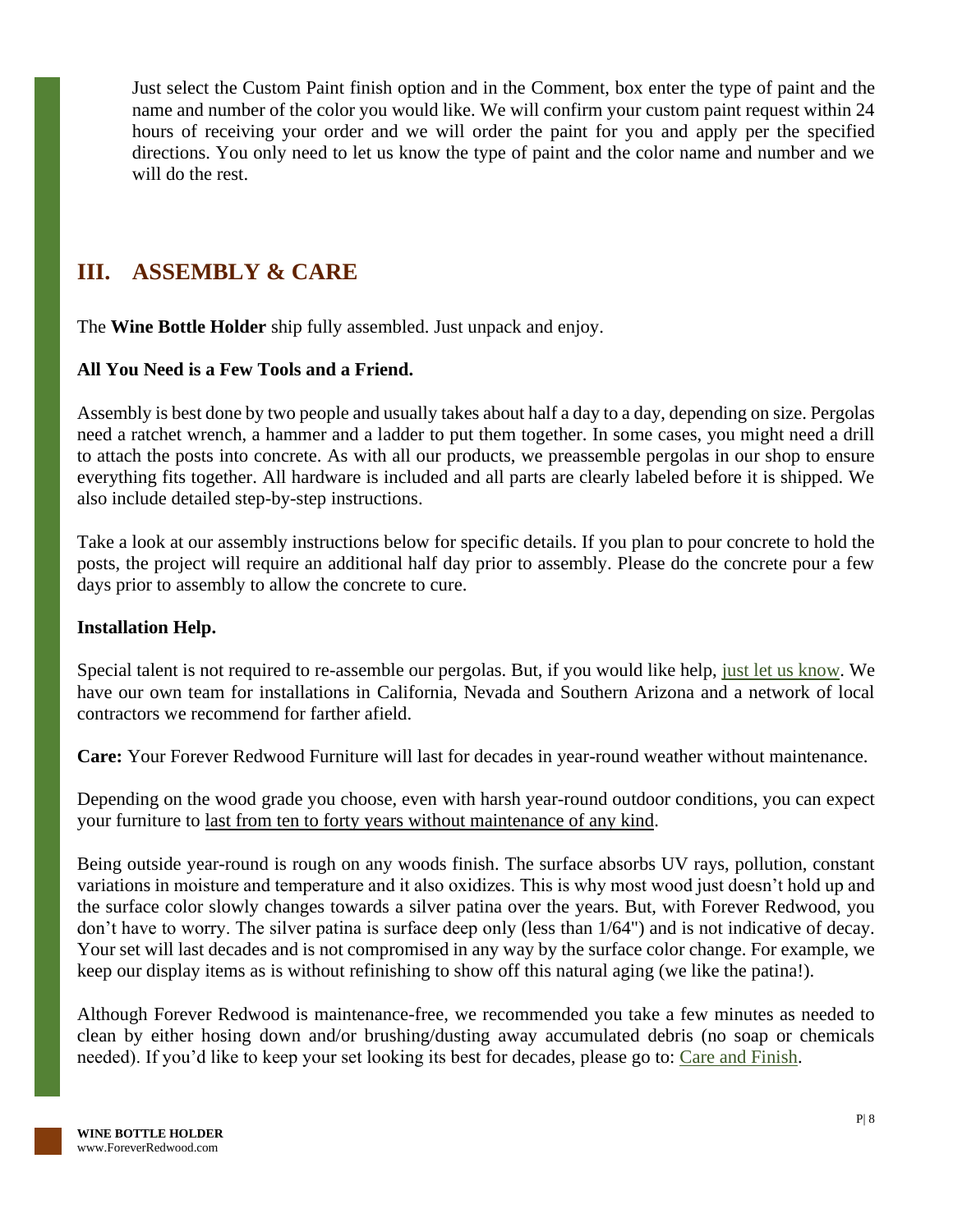# <span id="page-9-0"></span>**IV. MATERIALS**

The secret to outdoor longevity begins and ends with the wood. We use generous amounts of the most decay resistant wood available. We encourage our customers to compare photos of our items side by side with any competing product. Thickness counts. Furniture that is thin and light simply won't last in the yearround weather.

To keep your furniture beautiful, we use only stainless-steel hardware and the highest quality stains and sealants. We use only the Sickens brand of sealants.

Our primary customer has always been the homeowner that appreciates spending a bit more for quality that will last decades.

Our products are installed with organizations that appreciate longevity like the U.S. Forest Service, U.S. military installations, State and City parks, golf clubs and hotels.

We are favored by many landscape architects and contractors because they can count on exceptional quality and quick personal service to complete projects.

We build each item by hand. This ensures your set is finely finished and carefully inspected. Old-fashioned hand building also allows us to adjust the size or design of any item to fit your needs.

Because we are a forestry company, we can offer 5 exceptional wood grades to choose from our carefully managed forests with warranties of up to 30 years against decay in any weather. [Click for more about our 5](https://www.foreverredwood.com/redwood-furniture/wood-grade/)  [wood grades.](https://www.foreverredwood.com/redwood-furniture/wood-grade/)

# <span id="page-9-1"></span>**V. WARRANTY**

Wood decay is warrantied up to 30 years depending on the wood grade. No other outdoor furniture manufacturer has warranties like this. The key is the excellent quality of our wood and the extra-thick timber designs of all our pieces.

#### **Wood Grades and Decay Warranty:**

- Douglas-fir: 10 years
- Mosaic Eco-Wood: 10 years
- Redwood: 15 years
- Mature Redwood: 20 years
- Old-Growth Redwood: 30 years

Forever Redwood stands behind its products. We are committed to quickly resolving any issues that might occur. For more information please see our [Warranty](https://www.foreverredwood.com/redwood-furniture/warranty) page.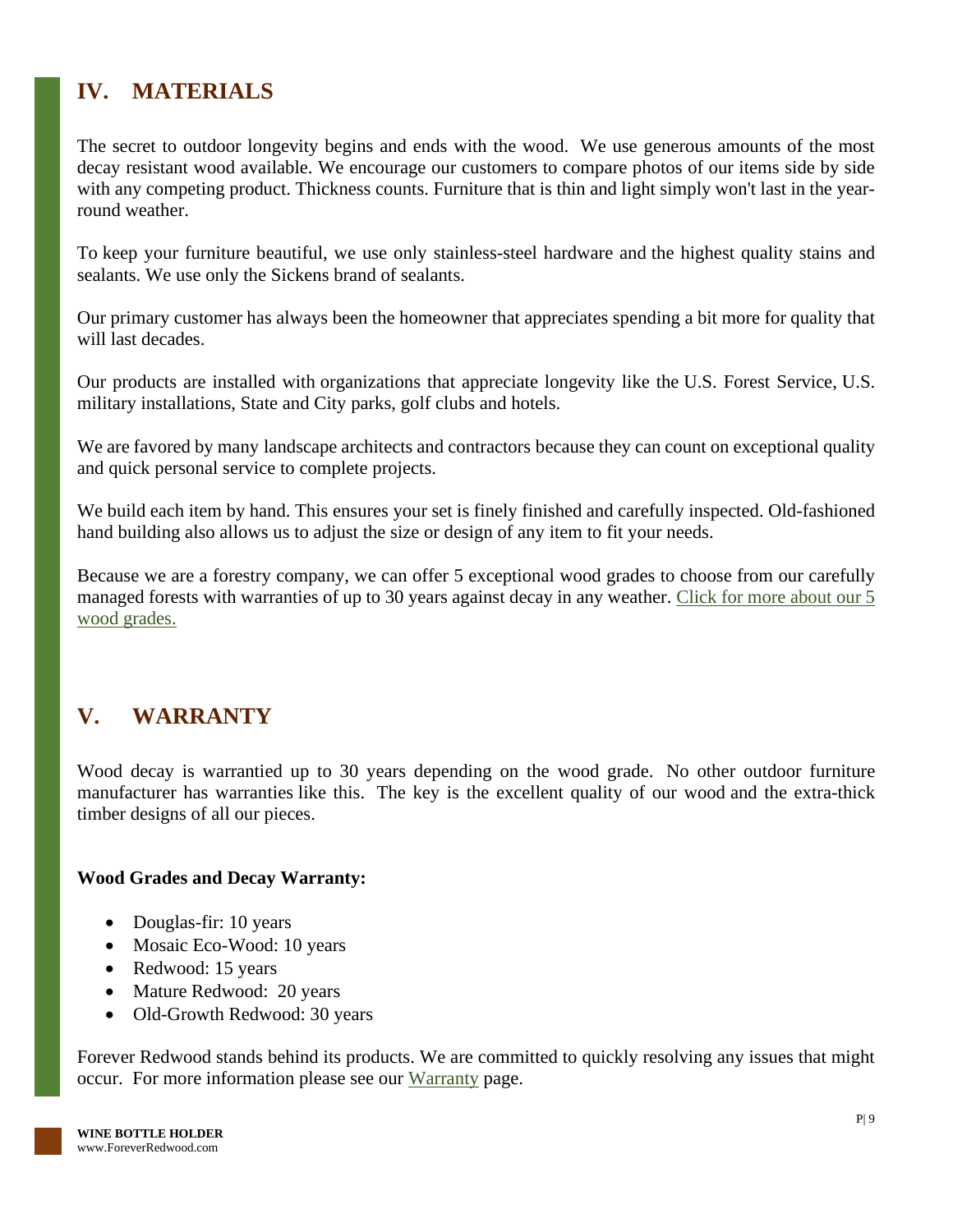# <span id="page-10-0"></span>**VI. SHIPPING**

#### **We offer 4 Shipping Options in the U.S.:**

- Rush Shipping (ships in 3 weeks).
- Priority Shipping (ships in 6 weeks).
- Standard Shipping (ships in 10 weeks).
- Free Shipping in the Continental U.S. (ships in 14 weeks).

#### **Notes for Orders requiring drawings or approvals:**

All Shade Structure orders (Pergolas, Pavilions, Gazebos and Arbors) require drawings to make sure all details are agreed upon prior to building and to give our customers the ability to customize their structures to meet their needs. We also sometimes make custom changes to Swings, Planters, Benches, Tables and other standard production items per customer requests. If your order has a custom detail or is a shade structure, you will receive your first drawings via email within 5 business days of receiving your completed order with a deposit.

We will go back and forth with you as needed to fine tune the design to your liking prior to building it. Once you sign off on your drawings, your timeline for shipping will begin. Please keep this in mind. If you need a Rush Order and also drawings, it is best you call in your order so that we can organize ourselves to both complete your drawings on an expedited basis and meet your shipping deadline.

**Yes, you can have free shipping plus save 3% off your order!** We carefully hand build each Forever Redwood item. When you choose a longer ship out date, you give us more time to build. This lowers our cost and we pass the savings to you. If you choose the Wait & Save Shipping option and prefer we ship out on a specific date (up to 6 months in advance), just enter the date in the Comment Box at Checkout. If no note is included, we'll ship in 3 months.

Orders ship from San Diego, CA. Add 3 to 6 business days transit time (depending on location). We ship to any country. Canada orders ship in 6 weeks. To see Canadian shipping costs, just add item to cart.

For orders outside the U.S. or Canada, just enter your country in the shipping information section at checkout or in the shopping cart to see your freight cost. We ship outside the U.S. or Canada in 6 weeks. For all international shipments, the shipping companies handle any customs paperwork and then contact you to arrange delivery.

**Assembly Service Available Nationwide:** All orders over \$3,000. in size can choose to have Forever Redwood assemble for you. Just choose White Glove Service in the Shopping Cart or at Checkout. For more information on White Glove, please go to: [WHITE GLOVE.](https://www.foreverredwood.com/white-glove/)